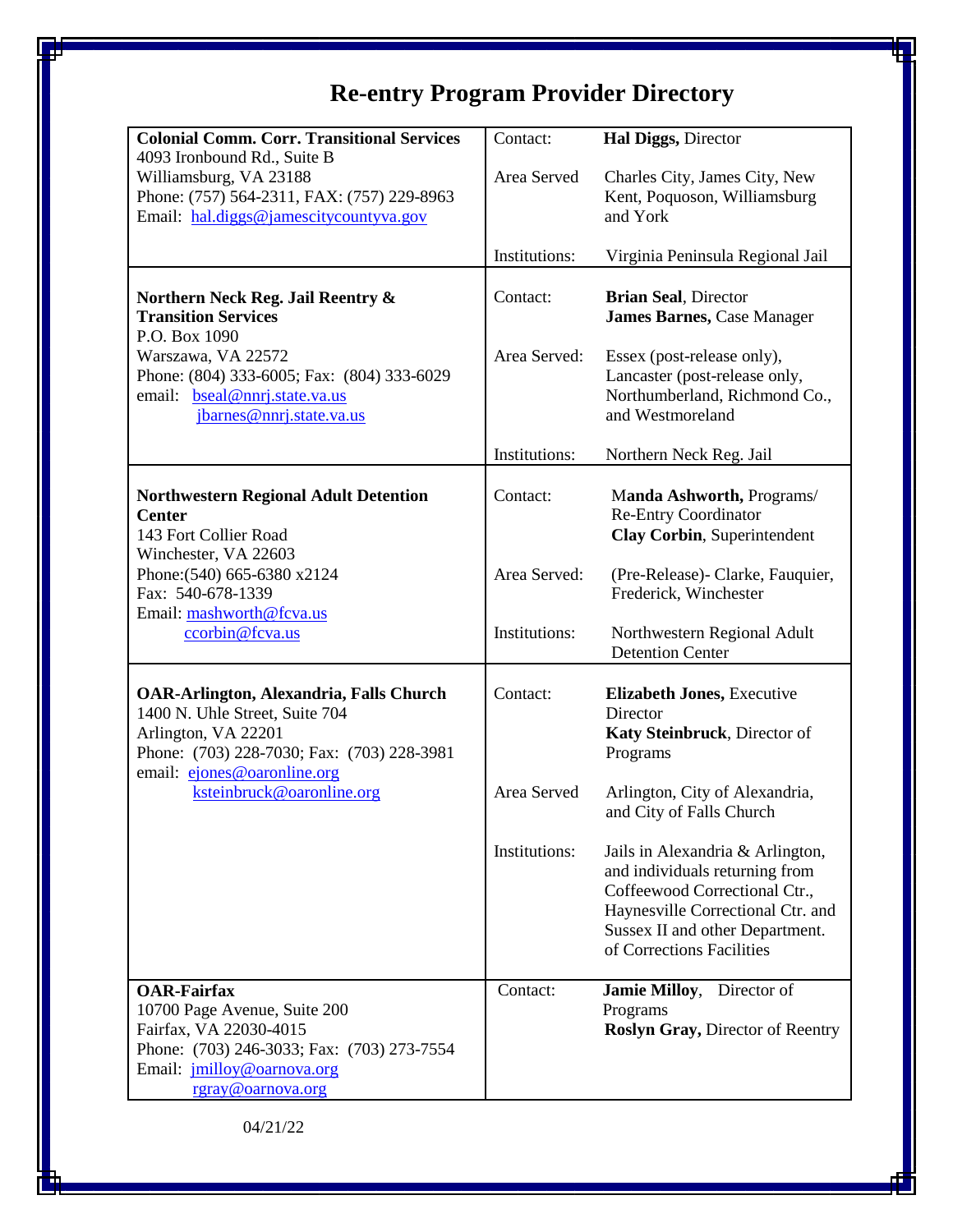|                                                                                                                                                                                                               | Area Served:<br>Institutions: | Counties of Fairfax, Loudoun,<br>Prince William; Cities of Fairfax<br>and Manassas<br>Fairfax: Adult Détention Ctr &<br>Alternative Incarceration Branch,<br>Loudoun: Adult Detention Ctr. &<br>Work Release Ctr., Prince<br>William: Adult Detention Ctr. |
|---------------------------------------------------------------------------------------------------------------------------------------------------------------------------------------------------------------|-------------------------------|------------------------------------------------------------------------------------------------------------------------------------------------------------------------------------------------------------------------------------------------------------|
| <b>OAR-Jefferson Area</b><br>750 Harris St., Suite 207<br>Charlottesville, VA 22903<br>Phone: (434) 296-2441; Fax: (434) 979-4038<br>email: rearew@oar-jacc.org<br>smorrow@oar-jacc.org<br>gspry@oar-jacc.org | Contact:                      | Ross Carew, Executive Director<br><b>Susan Morrow, Assistant</b><br>Director<br>Gary Spry, Reentry Program<br>Mgr.                                                                                                                                         |
|                                                                                                                                                                                                               | Area Served:                  | Counties of Albemarle, Fluvanna,<br>Greene, Louisa, Madison, Orange<br>& Nelson, City of Charlottesville                                                                                                                                                   |
|                                                                                                                                                                                                               | Institutions:                 | Albemarle/Charlottesville Reg.<br>Jail, Central Virginia Reg. Jail,<br>Piedmont Halfway House                                                                                                                                                              |
| <b>OAR-Richmond</b><br>3111 West Clay Street<br>Richmond, VA 23230<br>Phone: (804) 643-2746; Fax: (804) 643-1187<br>email: sdimick@oarric.org<br>hpage@oarric.org<br>website: http://www.oarric.org/          | Contact:                      | Sara Dimick, Executive<br>Director<br><b>Hilary Page-Rumsey</b> , Director<br>of Programs                                                                                                                                                                  |
|                                                                                                                                                                                                               | Area Served:                  | Cities of Colonial Heights,<br>Dinwiddie, Hopewell, Petersburg;<br>Richmond; Town of Ashland;<br>Counties of Chesterfield,<br>Goochland, Hanover, Henrico,<br>New Kent                                                                                     |
|                                                                                                                                                                                                               | Institutions:                 | Chesterfield County Jail, Henrico<br>County Jail West, Henrico County<br>Jail East (Regional), Richmond<br>City Justice Center, Pamunkey<br>Regional Jail; Deep Meadow,<br>Fluvanna, Virginia Correctional<br>Center for Women, and State<br>Farm          |
| STEP-UP, Inc.<br>5900 E. Virginia Beach Blvd., Suite 102<br>Norfolk, VA 23502<br>Phone: (757) 588-3151; Fax: (757) 587-4507<br>Email: sbrandt@stepupincorporated.org                                          | Contact:                      | Sandra Brandt, Executive<br>Director                                                                                                                                                                                                                       |
|                                                                                                                                                                                                               | Area Served:                  | Cities of Chesapeake, Franklin,<br>Hampton, Newport News,<br>Norfolk, Portsmouth, Suffolk<br>and Virginia Beach, Wakefield;<br>Counties of Accomack, Isle of<br>Wight, Northampton,<br>Southampton, Surry and Sussex                                       |

٥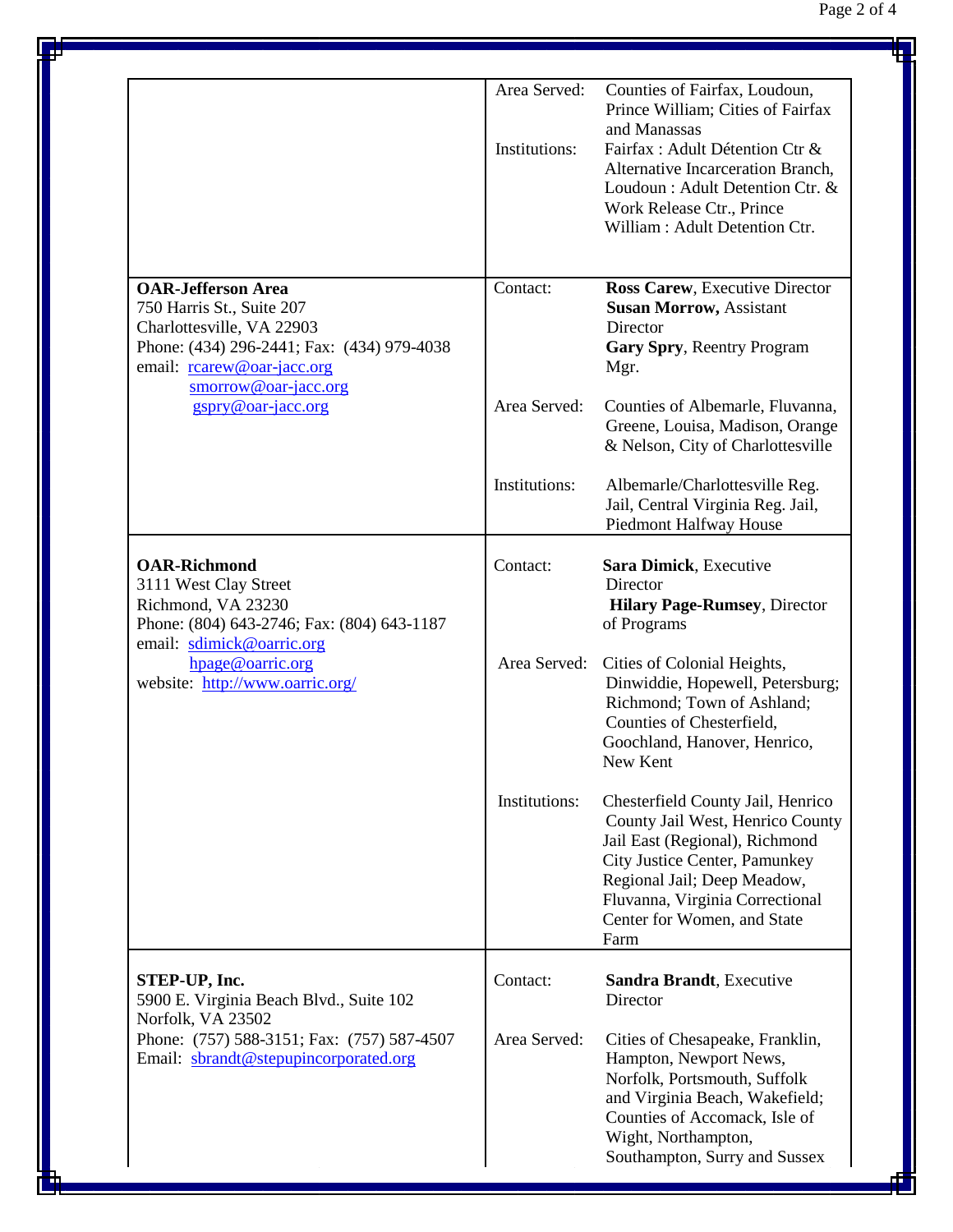|                                                                                                                                                                            | Institutions: | Brunswick, Deerfield, Virginia<br>Correctional Center for Women,<br>Greensville, Haynesville, Indian<br>Creek, St. Brides, Sussex I and II;<br>Jails in Chesapeake, Hampton,<br>Newport News, Norfolk,<br>Portsmouth & Virginia Beach &<br>Williamsburg\                                                                                                                                  |
|----------------------------------------------------------------------------------------------------------------------------------------------------------------------------|---------------|-------------------------------------------------------------------------------------------------------------------------------------------------------------------------------------------------------------------------------------------------------------------------------------------------------------------------------------------------------------------------------------------|
| Virginia CARES, Inc.<br>108 Henry St., NW, 3rd floor<br>Roanoke, VA 24016<br>Phone: (540) 342-9344; Fax: (540) 342-9427<br>Email: afisher@vacares.org<br>awest@vacares.org | Contact:      | Ann Fisher, Executive<br>Director<br><b>Anthony West, Chief</b><br><b>Operations Officer</b>                                                                                                                                                                                                                                                                                              |
|                                                                                                                                                                            | Cities/Towns: | Abingdon, Bedford,<br>Blacksburg, Bristol, Buena<br>Vista, Christiansburg, Clifton<br>Forge, Covington, Danville<br>Fredericksburg, Fincastle,<br>Glasgow, Hampton, Hot<br>Springs, Iron Gate,<br>Lynchburg, Newport News,<br>Potts Creek, Radford,<br>Roanoke, Salem, Warm<br>Springs, and Warrenton                                                                                     |
|                                                                                                                                                                            | Counties of:  | Alleghany, Amherst,<br>Appomattox, Bedford,<br>Botetourt, Buchanan,,<br>Campbell, Caroline, Craig,<br>Culpepper, Dickenson,<br>Fauquier, Floyd, Giles,<br>King George, Lee,<br>Montgomery, Pittsylvania,<br>Orange, Pulaski,<br>Rappahannock, Roanoke,<br>Smyth, Rockbridge, Russell,<br>Scott, Spotsylvania, Smyth,<br>Stafford, Tazewell,<br>Washington, and Wise                       |
|                                                                                                                                                                            | Institutions: | <b>Appalachian Detention</b><br>Center, Bland Correctional,<br><b>Caroline Correctional Unit</b><br>#2, Coffeewood Correctional,<br>Cold Springs, Fluvanna,<br>Haynesville Correctional,<br>Indian Creek, Keen Mountain<br>Correctional, Marion<br>Correctional, Petersburg<br>Federal Prison, Pocahontas<br>Correctional, Rustburg<br>Correctional Unit #9, St.<br>Brides, Wise Unit #18 |